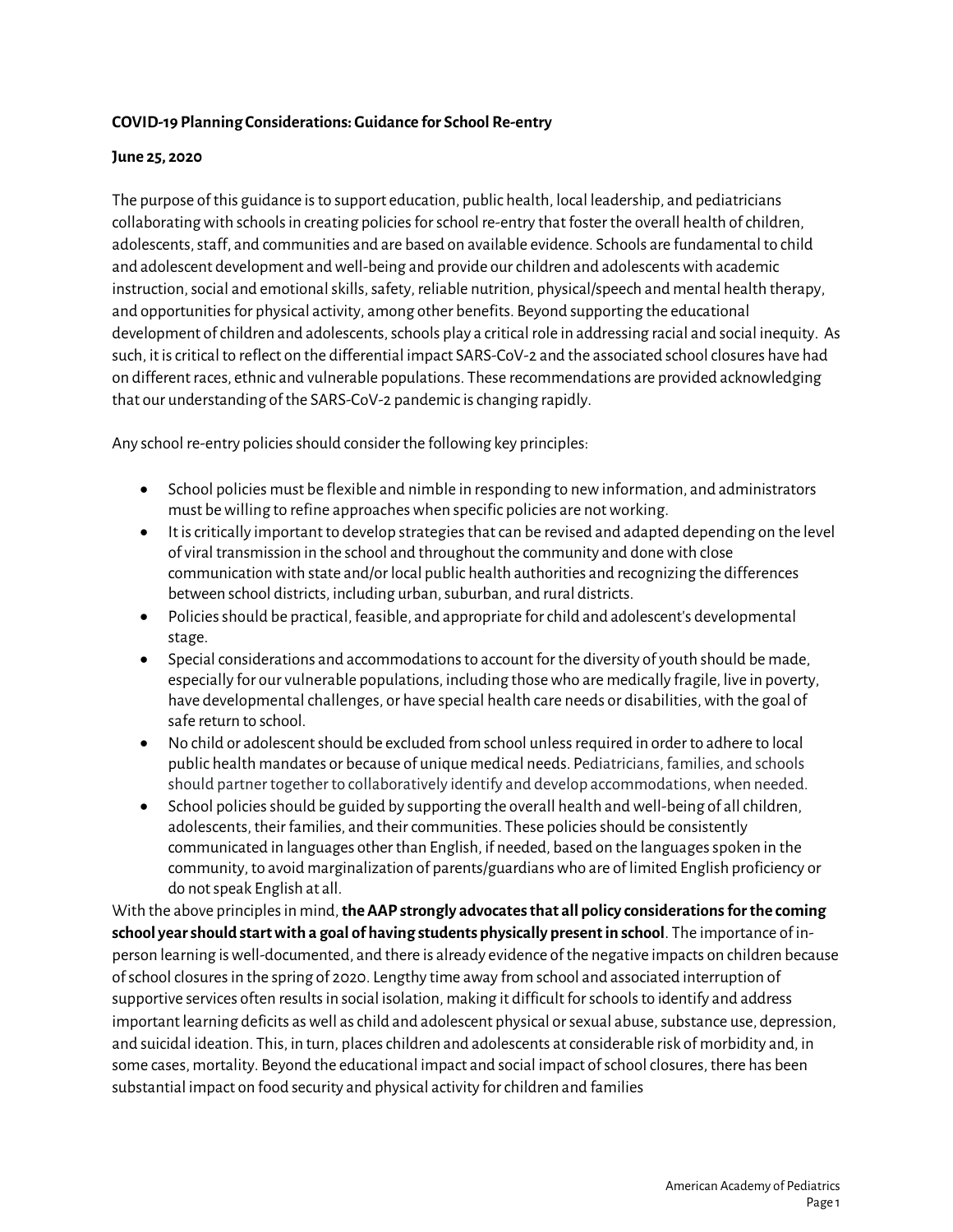Policy makers must also consider the mounting evidence regarding COVID-19 in children and adolescents, including the role they may play in transmission of the infection. SARS-CoV-2 appears to behave differently in children and adolescents than other common respiratory viruses, such as influenza, on which much of the current guidance regarding school closures is based. Although children and adolescents play a major role in amplifying influenza outbreaks, to date, this does not appear to be the case with SARS-CoV-2. Although many questions remain, the preponderance of evidence indicates that children and adolescents are less likely to be symptomatic and less likely to have severe disease resulting from SARS-CoV-2 infection. In addition, children may be less likely to become infected and to spread infection. Policies to mitigate the spread of COVID-19 within schools must be balanced with the known harms to children, adolescents, families, and the community by keeping children at home.

Finally, policy makers should acknowledge that COVID-19 policies are intended to mitigate, not eliminate, risk. No single action or set of actions will completely eliminate the risk of SARS-CoV-2 transmission, but implementation of several coordinated interventions can greatly reduce that risk. For example, where physical distance cannot be maintained, students (over the age of 2 years) and staff can wear face coverings (when feasible). In the following sections, we review some general principles that policy makers should consider as they plan for the coming school year. For all of these, education for the entire school community regarding these measures should begin early, ideally at least several weeks before the start of the school year.

**Physical Distancing Measures:** Physical distancing, sometimes referred to as social distancing, is simply the act of keeping people separated with the goal of limiting spread of contagion between individuals. It is fundamental to lowering the risk of spread of SARS-CoV-2, as the primary mode of transmission is through respiratory droplets by persons in close proximity. There is a conflict between optimal academic and social/emotional learning in schools and strict adherence to current physical distancing guidelines. For example, the Centers for Disease Control and Prevention (CDC) recommends that schools "space seating/desks at least 6 feet apart when feasible." In many school settings, 6 feet between students is not feasible without limiting the number of students. Evidence suggests that spacing as close as 3 feet may approach the benefits of 6 feet of space, particularly if students are wearing face coverings and are asymptomatic. Schools should weigh the benefits of strict adherence to a 6-feet spacing rule between students with the potential downside if remote learning is the only alternative. Strict adherence to a specific size of student groups (eg, 10 per classroom, 15 per classroom, etc) should be discouraged in favor of other risk mitigation strategies.

Given what is known about transmission dynamics, adults and adult staff within schools should attemptto maintain a distance of 6 feet from other persons as much as possible, particularly around other adult staff. For all of the below settings, physical distancing by and among adults is strongly recommended, and meetings and curriculum planning should take place virtually if possible. In addition, other strategies to increase adult-adult physical distance in time and space should be implemented, such as staggered drop-offs and pickups, and drop-offs and pickups outside when weather allows. Parents should, in general, be discouraged from entering the school building. Physical barriers, such as plexiglass, should be considered in reception areas and employee workspaces where the environment does not accommodate physical distancing, and congregating in shared spaces, such as staff lounge areas, should be discouraged.

The recommendations in each of the age groups below are not instructional strategies but are strategies to optimize the return of students to schools in the context of physical distancing guidelines and the developmentally appropriate implementation of the strategies. Educational experts may have preference for one or another of the guidelines based on the instructional needs of the classes or schools in which they work.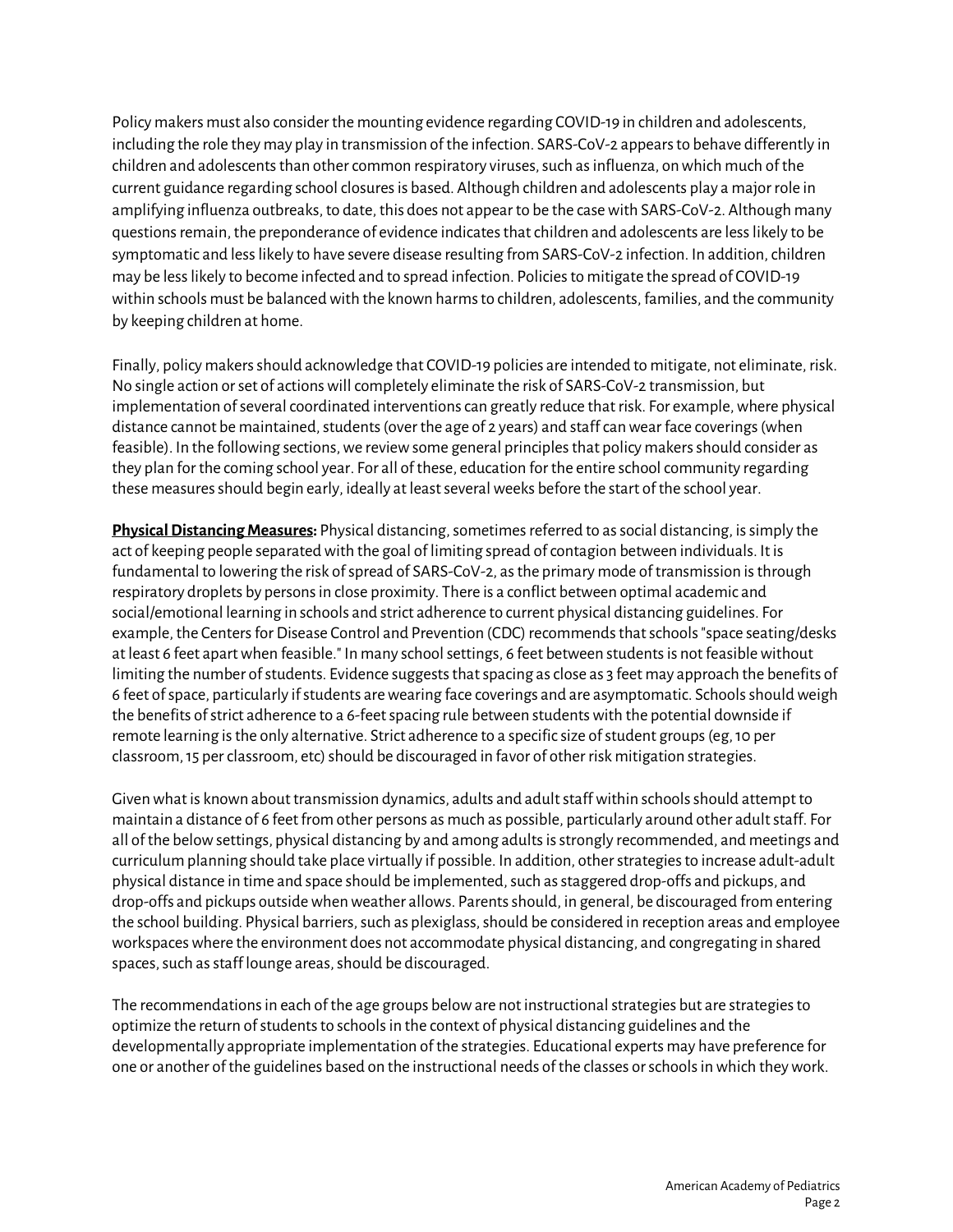Pre-Kindergarten (Pre-K): In Pre-K, the relative impact of physical distancing among children is likely small based on current evidence and certainly difficult to implement. Therefore, Pre-K should focus on more effective risk mitigation strategies for this population. These include hand hygiene, infection prevention education for staff and families, adult physical distancing from one another, adults wearing face coverings, cohorting, and spending time outdoors.

## *Higher-priority strategies:*

- Cohort classesto minimize crossover among children and adults within the school; the exact size of the cohort may vary, often dependent on local or state health department guidance.
- Utilize outdoor spaces when possible.
- Limit unnecessary visitors into the building.

# *Lower-priority strategies:*

- Face coverings(cloth) forchildren in the Pre-K setting may be difficult to implement.
- Reducing classmate interactions/play in Pre-K aged children may not provide substantial COVID-19 risk reduction.

## Elementary Schools:

## *Higher-priority strategies:*

- Children should wear face coverings when harms (eg, increasing hand-mouth/nose contact) do not outweigh benefits (potential COVID-19 risk reduction).
- Desks should be placed 3 to 6 feet apart when feasible (if this reduces the amount of time children are present in school, harm may outweigh potential benefits).
- Cohort classes to minimize crossover among children and adults within the school.
- Utilize outdoor spaces when possible.

## *Lower-priority strategies:*

- The risk reduction of reducing class sizes in elementary school-aged children may be outweighed by the challenge of doing so.
- Similarly, reducing classmate interactions/play in elementary school-aged children may not provide enough COVID-19 risk reduction to justify potential harms.

Secondary Schools: There is likely a greater impact of physical distancing on risk reduction of COVID in secondary schools than early childhood or elementary education. There are also different barriers to successful implementation of many of these measures in older age groups, as the structure of school is usually based on students changing classrooms. Suggestions for physical distancing risk mitigation strategies when feasible:

- Universal face coverings in middle and high schools when not able to maintain a 6-foot distance (students and adults).
- Particular avoidance of close physical proximity in cases of increased exhalation (singing, exercise); these activities are likely safest outdoors and spread out.
- Desks should be placed 3 to 6 feet apart when feasible.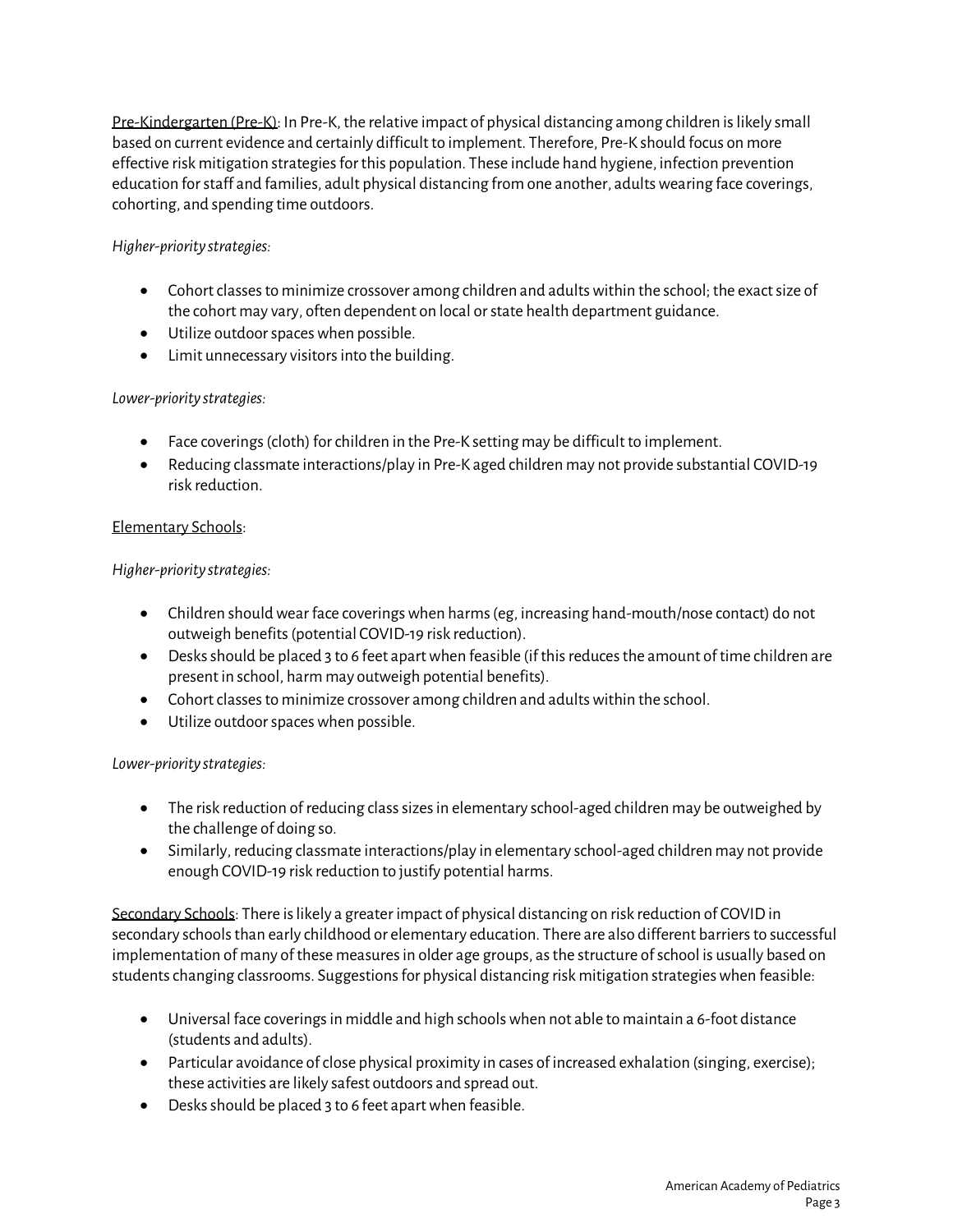- Cohort classes if possible, limit cross-over of students and teachers to the extent possible.
	- $\circ$  Ideas that may assist with cohorting:
		- Block schedule (much like colleges, intensive 1-month blocks).
		- Eliminate use of lockers or assign them by cohort to reduce need for hallway use across multiple areas of the building. (This strategy would need to be done in conjunction with planning to ensure students are not carrying home an unreasonable number of books on a daily basis and may vary depending on other cohorting and instructional decisions schools are making.)
		- Have teachers rotate instead of studentswhen feasible.
		- Utilize outdoor spaces when possible.
		- Teachers should maintain 6 feet from students when possible and if not disruptive to educational process.
		- Restructure elective offerings to allow small groups within one classroom. This may not be possible in a small classroom.

Special Education: Every child and adolescentwith a disability is entitled to a free and appropriate education and is entitled to special education services based on their individualized education program (IEP). Students receiving special education services may be more negatively affected by distance-learning and may be disproportionately impacted by interruptions in regular education. It may not be feasible, depending on the needs of the individual child and adolescent, to adhere both to distancing guidelines and the criteria outlined in a specific IEP. Attempts to meet physical distancing guidelines should meet the needs of the individual child and may require creative solutions, often on a case-by-case basis.

#### Physical Distancing in Specific Enclosed Spaces:

## Bussing

- Encourage alternative modes of transportation for students who have other options.
- Ideally, for students riding the bus, symptom screening would be performed prior to being dropped off at the bus. Having bus drivers or monitors perform these screenings is problematic, as they may face a situation in which a student screens positive yet the parent has left, and the driver would be faced with leaving the student alone or allowing the student on the bus.
- Assigned seating; if possible, assign seats by cohort (same students sit together each day).
- Tape marks showing students where to sit.
- When a 6-foot distance cannot be maintained between students, face coverings should be worn.
- Drivershould be a minimum of 6 feet from students; driver must wear face covering; consider physical barrier for driver (eg, plexiglass).
- Minimize number of people on the bus at one time *within reason.*
- Adults who do not need to be on the bus should not be on the bus.
- Have windows open if weather allows.

#### **Hallways**

- Consider creating one-way hallways to reduce close contact.
- Place physical guides, such as tape, on floors or sidewalks to create one-way routes.
- Where feasible, keep students in the classroom and rotate teachers instead.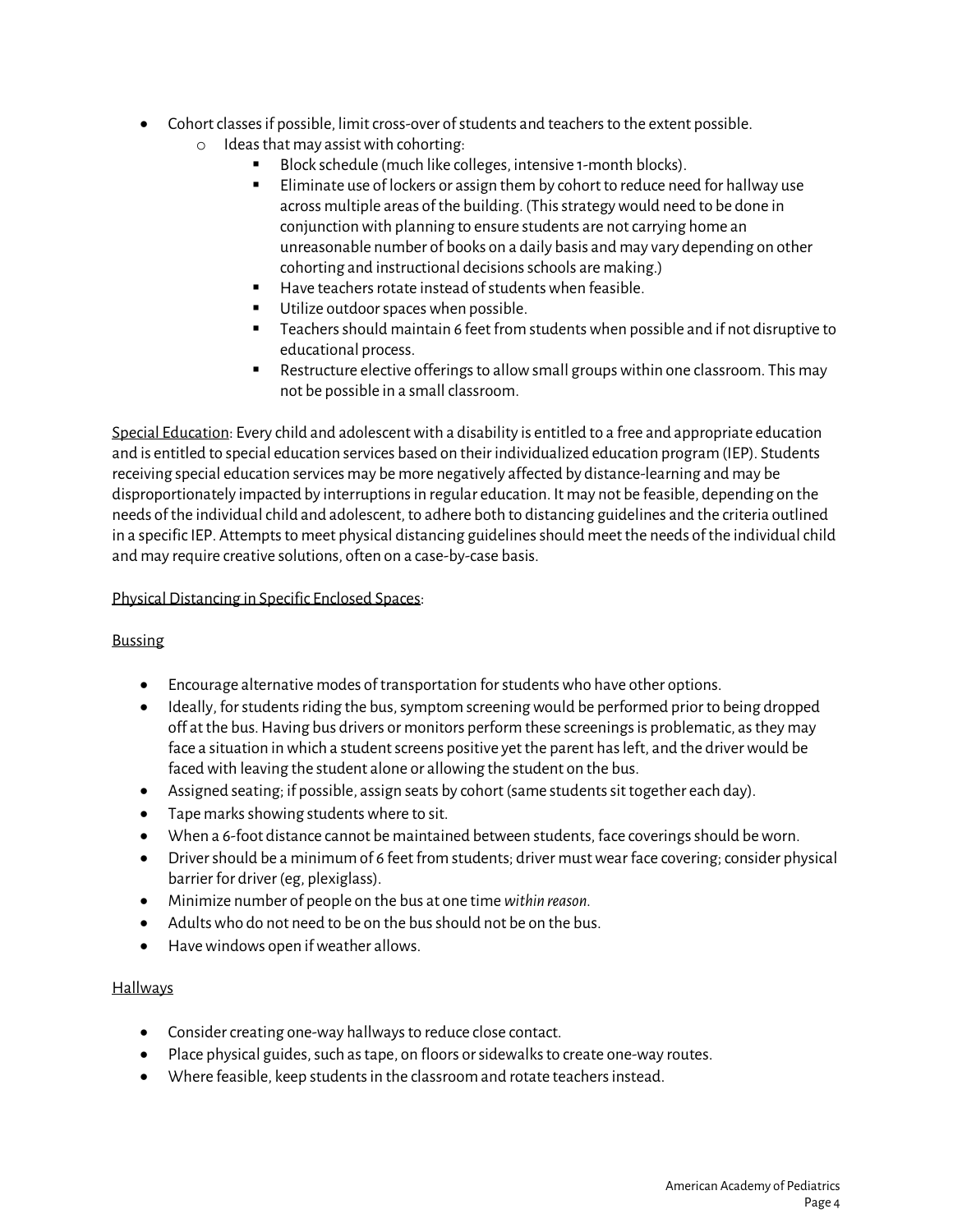- Stagger class periods by cohorts for movement between classrooms if students must move between classroomsto limit the number of students in the hallway when changing classrooms.
- Assign lockers by cohort or eliminate lockers altogether.

#### Playgrounds

Enforcing physical distancing in an outside playground is difficult and may not be the most effective method of risk mitigation. Emphasis should be placed on cohorting students and limiting the size of groups participating in playground time. Outdoor transmission of virus is known to be much lower than indoor transmission.

#### Meals/Cafeteria

School meals play an important part in addressing food security for children and adolescents. Decisions about how to serve meals must take into account the fact that in many communities there may be more students eligible for free and reduced meals than prior to the pandemic.

- Consider having students cohorted, potentially in their classrooms, especially if students remain in their classroom throughout the day.
- Create separate lunch periods to minimize the number of students in the cafeteria at one time.
- Utilize additional spaces for lunch/break times.
- Utilize outdoor spaces when possible.
- Create an environment that is as safe as possible from exposure to food allergens.
- Wash hands or use hand sanitizer before and after eating.

**Cleaning and Disinfection:** The main mode of COVID-19 spread is from person to person, primarily via droplet transmission. For this reason, strategies for infection prevention should center around this form of spread, including physical distancing, face coverings, and hand hygiene. Given the challenges that may exist in children and adolescents in effectively adhering to recommendations, it is critical staff are setting a good example for students by modeling behaviors around physical distancing, face coverings and hand hygiene. Infection via aerosols and fomites is less likely. However, because the virus may survive in certain surfaces for some time, it is possible to get infected after touching a virus contaminated surface and then touching the mouth, eyes, or nose. Frequent handwashing as a modality of containment is vital.

Cleaning should be performed per established protocols followed by disinfection when appropriate. Normal cleaning with soap and water decreases the viral load and optimizes the efficacy of disinfectants. When using disinfectants, the manufacturers' instructions must be followed, including duration of dwell time, use of personal protective equipment (PPE), if indicated, and proper ventilation. The use of EPA-approved disinfectants against COVID-19 is recommended [\(EPA List N\)](https://www.epa.gov/pesticide-registration/list-n-disinfectants-use-against-sars-cov-2-covid-19). When possible, only products labeled as safe for humans and the environment (eg, Safer or Designed for the Environment), containing active ingredients such as hydrogen peroxide, ethanol, citric acid, should be selected from this list, because they are less toxic, are not strong respiratory irritants or asthma triggers, and have no known carcinogenic, reproductive, or developmental effects.

When EPA-approved disinfectants are not available, alternative disinfectants such as diluted bleach or 70% alcohol solutions can be used. Children should not be present when disinfectants are in use and should not participate in disinfecting activities. Most of these products are not safe for use by children, whose "hand-tomouth" behaviors and frequent touching of their face and eyes put them at higher risk for toxic exposures. If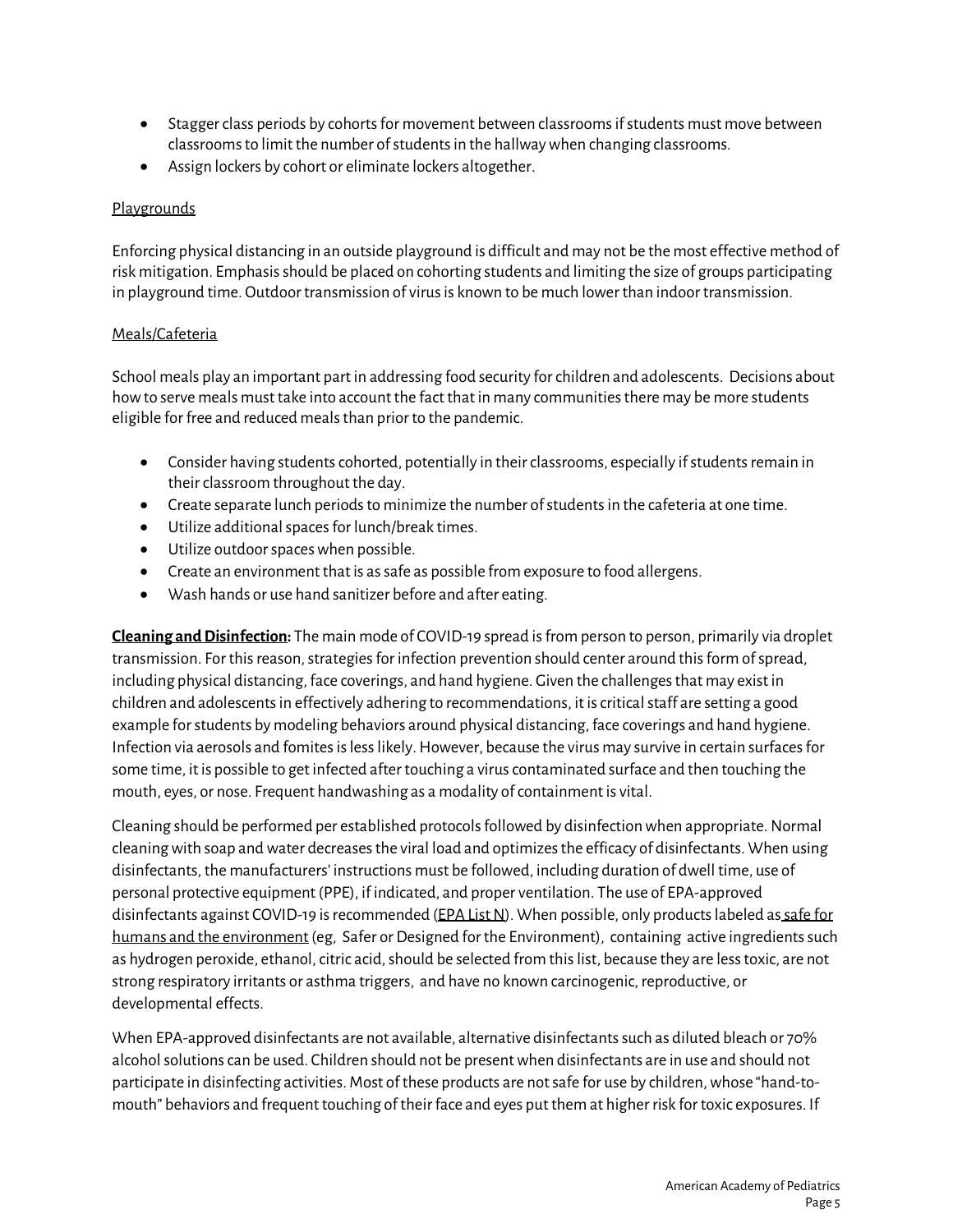disinfection is needed while children are in the classroom, adequate ventilation should be in place and nonirritating products should be used. Disinfectants such as bleach and those containing quaternary ammonium compounds or "Quats" should not be used when children and adolescents are present, because these are known respiratory irritants.

In general, elimination of high-touch surfaces is preferable to frequent cleaning. For example, classroom doors can be left open rather than having students open the door when entering and leaving the classroom or the door can be closed once all students have entered followed by hand sanitizing. As part of increasing social distance between students and surfaces requiring regular cleaning, schools could also consider eliminating the use of lockers, particularly if they are located in shared spaces or hallways, making physical distancing more challenging. If schools decide to use this strategy, it should be done within the context of ensuring that students are not forced to transport unreasonable numbers of books back and forth from school on a regular basis.

When elimination is not possible, surfaces that are used frequently, such a drinking fountains, door handles, sinks and faucet handles, etc, should be cleaned and disinfected at least daily and as often as possible. Bathrooms, in particular, should receive frequent cleaning and disinfection. Shared equipment including computer equipment, keyboards, art supplies, and play or gym equipmentshould also be disinfected frequently. Hand washing should be promoted before and after touching shared equipment. Computer keyboard covers can be used to facilitate cleaning between users. Routine cleaning practices should be used for indoor areas that have not been used for 7 or more days or outdoor equipment. Surfaces that are not high touch, such as bookcases, cabinets, wall boards, or drapes should be cleaned following standard protocol. The same applies to floors or carpeted areas.

Outdoor playgrounds/natural play areas only need routine maintenance, and hand hygiene should be emphasized before and after use of these spaces. Outdoor play equipment with high-touch surfaces, such as railings, handles, etc, should be cleaned and disinfected regularly if used continuously.

UV light kills viruses and bacteria and is used in some controlled settings as a germicide. UV light-emitting devices should not be used in the school setting, because they are not safe for children and adults and can cause skin and eye damage.

**Testing and Screening:** Virologic testing is an important part of the overall public health strategy to limit the spread of COVID-19. Virologic testing detects the viral RNA from a respiratory (usually nasal) swab specimen. Testing all students for acute SARS-CoV-2 infection prior to the start of school is not feasible in most settings at this time. Even in places where this is possible, it is not clear that such testing would reduce the likelihood of spread within schools. It is important to recognize that virologic testing only shows whether a person is infected at that specific moment in time. It is also possible that the nasal swab virologic test result can be negative during the early incubation period of the infection. So, although a negative virologic test result is reassuring, it does not mean that the student or school staff member is not going to subsequently develop COVID-19. Stated another way, a student who is negative for COVID-19 on the first day of school may not remain negative throughout the school year.

If a student or school staff member has a known exposure to COVID-19 (eg, a household member with laboratory-confirmed SARS-CoV-2 infection or illness consistent with COVID-19) or has COVID-19 symptoms, having a negative virologic test result, according t[o CDC guidelines,](https://www.cdc.gov/coronavirus/2019-ncov/hcp/clinical-criteria.html) may be warranted for local health authorities to make recommendations regarding contact tracing and/ or school exclusion or school closure.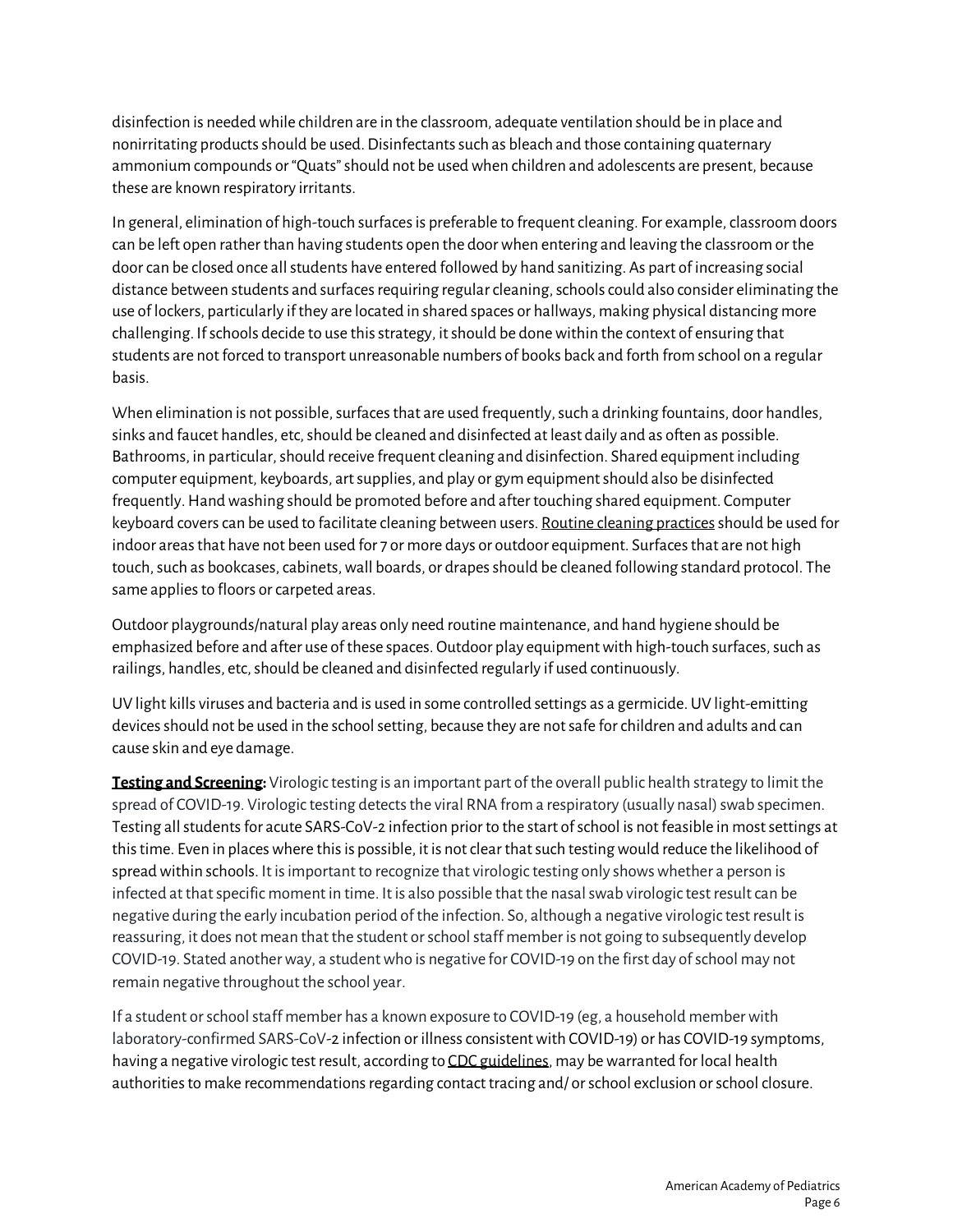The other type of testing is serologic blood testing for antibodies to SARS-CoV-2. At the current time, serologic testing should not be used for individual decision-making and has no place in considerations for entrance to or exclusion from school[. CDC guidance](https://www.cdc.gov/coronavirus/2019-ncov/lab/resources/antibody-tests-guidelines.html#anchor_1590264273029) regarding antibody testing for COVID-19 is that serologic test results should not be used to make decisions about grouping people residing in or being admitted to congregate settings, such as schools, dormitories, or correctional facilities. Additionally, serologic test results should not be used to make decisions about returning people to the workplace. The CDC states that serologic testing should not be used to determine immune status in individuals until the presence, durability, and duration of immunity is established. The AAP recommends this guidance be applied to school settings as well.

Schools should have a policy regarding symptom screening and what to do if a student or school staff member becomes sick with COVID-19 symptoms. Temperature checks and symptom screening are a frequent part of many reopening processes to identify symptomatic persons to exclude them from entering buildings and business establishments. The list of symptoms of COVID-19 infection has grown since the start of the pandemic and the manifestations of COVID-19 infection in children, although similar, is often not the same as that for adults. **School policies regarding temperature screening and temperature checks must balance the practicality of performing these screening procedures for large numbers of students and staff with the information known about how children manifest COVID-19 infection, the risk of transmission in schools, and the possible lost instructional time to conduct the screenings**. Schools should develop plans for rapid response to a student or staff member with fever who is in the school regardless of the implementation of temperature checks or symptom screening prior to entering the school building. In many cases, it will not be practical for temperature checks to be performed prior to students arriving at school. **Parents should be instructed to keep their child at home if they are ill.** Any student or staff member with a fever of 100.4 degrees or greater or symptoms of possible COVID-19 virus infection should not be present in school.

In lieu of temperature checks and symptom screening being performed after arrival to school, **methods to allow parent report of temperature checks done at home may be considered.** Resources and time may necessitate this strategy at most schools. The epidemiology of disease in children along with evidence of the utility of temperature screenings in health systems may further justify this approach. Procedures using texting apps, phone systems, or online reporting rely on parent report and may be most practical but possibly unreliable, depending on individual family's ability to use these communication processes, especially if not made available in their primary language. Although imperfect, these processes may be most practical and likely to identify the most ill children who should not be in school. School nurses or nurse aides should be equipped to measure temperatures for any student or staff member who may become ill during the school day and should have an identified area to separate or [isolate students w](https://www.cdc.gov/coronavirus/2019-ncov/community/schools-childcare/schools.html)ho may have COVID-19 symptoms.

COVID-19 infection manifests similarly to other respiratory illness in children. Although children manifest many of the same symptoms of COVID-19 infection as adults, some differences are noteworthy[. According to](https://www.cdc.gov/coronavirus/2019-ncov/hcp/pediatric-hcp.html)  [the CDC,](https://www.cdc.gov/coronavirus/2019-ncov/hcp/pediatric-hcp.html) children may be less likely to have fever, may be less likely to present with fever as an initial symptom, and may have only gastrointestinal tract symptoms. A student or staff member excluded because ofsymptoms of COVID-19 should be encouraged to contact their health care provider to discuss testing and medical care. In the absence of testing, students or staff should follow local health department guidance for exclusion.

**Face Coverings and PPE:** Cloth face coverings protect others if the wearer is infected with SARS-CoV-2 and is not aware. Cloth masks may offer some level of protection for the wearer. Evidence continues to mount on the importance of universal face coverings in interrupting the spread of SARS-CoV-2. Although ideal, universal face covering use is not always possible in the school setting for many reasons. Some students, or staff, may be unable to safely wear a cloth face covering because of certain medical conditions (eg, developmental,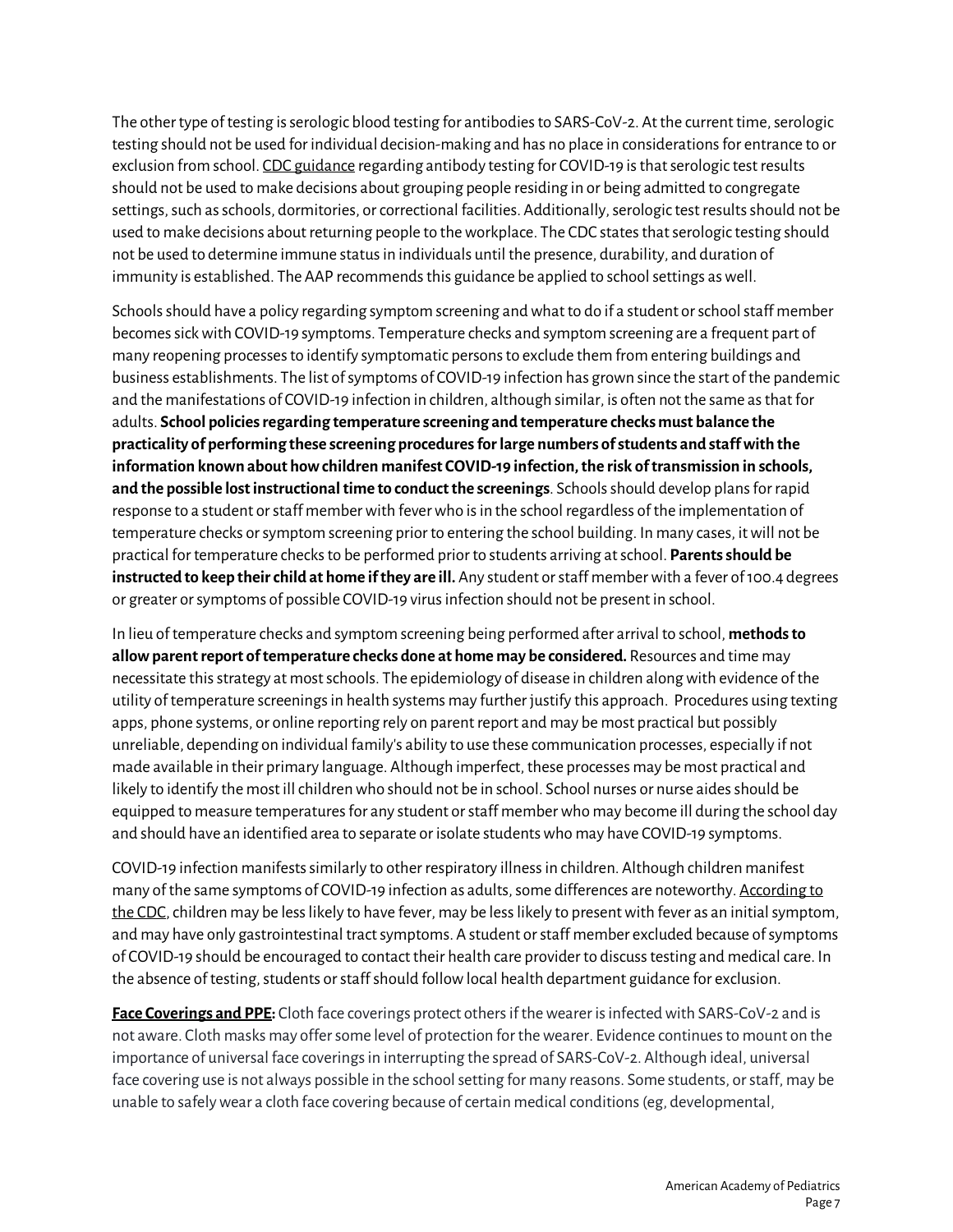respiratory, tactile aversion, or other conditions) or may be uncomfortable, making the consistent use of cloth face coverings throughout the day challenging. For individualswho have difficulty with wearing a cloth face covering and it is not medically contraindicated to wear a face covering, behavior techniques and social skills stories (see resource section) can be used to assist in adapting to wearing a face covering. When developing policy regarding the use of cloth face coverings by students or school staff, school districts and health advisors should consider whether the use of cloth face coverings is developmentally appropriate and feasible and whether the policy can be instituted safely. If not developmentally feasible, which may be the case for younger students, and cannot be done safely (eg, the face covering makes wearers touch their face more than they otherwise would), schools may choose to not require their use when physical distancing measures can be effectively implemented. School staff and older students (middle or high school) may be able to wear cloth face coverings safely and consistently and should be encouraged to do so. Children under 2 years and anyone who has trouble breathing or is unconscious, incapacitated, or otherwise unable to remove a face covering without assistance should not wear cloth face coverings.

For certain populations, the use of cloth face coverings by teachers may impede the education process. These include students who are deaf or hard of hearing, students receiving speech/language services, young students in early education programs, and English-language learners. Although there are products (eg, face coverings with clear panels in the front) to facilitate their use among these populations, these may not be available in all settings.

Students and families should be taught how to properly wear (cover nose and mouth) a cloth face covering, to maintain hand hygiene when removing for meals and physical activity, and for replacing and maintaining (washing regularly) a cloth face covering.

School health staff should be provided with appropriate medical PPE to use in health suites. This PPE should include N95 masks, surgical masks, gloves, disposable gowns, and face shields or other eye protection. School health staff should be aware of th[e CDC guidance on infection control m](https://www.cdc.gov/coronavirus/2019-ncov/hcp/infection-control-faq.html#asymptomatic)easures. Asthma treatments using [inhalers with spacers](https://www.cdc.gov/asthma/inhaler_video/default.htm) are preferred over nebulizer treatments whenever possible. The CDC recommends that nebulizer treatments at school should be reserved for children who cannot use or do not have access to an inhaler (with spacer or spacer with mask). Schools should work with families and health care providers to assist with obtaining an inhaler for students with limited access. In addition, schools should work to develop and implement asthma action plans, which may include directly observed controller medication administration in schools to promote optimal asthma control. If required while waiting for a student to be picked up to go home or for emergency personnel to arrive, when using nebulizer or a peak flow meter, school health staff should wear gloves, an N9[5 facemask,](https://www.cdc.gov/coronavirus/2019-ncov/hcp/using-ppe.html) and eye protection. Staff should be trained on proper donning and doffing procedures and follow the CDC guidance regarding precautions when performing [aerosol-generating](https://www.cdc.gov/coronavirus/2019-ncov/hcp/infection-control-recommendations.html#take_precautions)  [procedures.](https://www.cdc.gov/coronavirus/2019-ncov/hcp/infection-control-recommendations.html#take_precautions) Nebulizer treatments should be performed in a space that limits exposure to others and with minimal staff present. Rooms should be well ventilated or treatments should be performed outside. After the use of the nebulizer, the room should undergo routine [cleaning and disinfection.](https://www.cdc.gov/coronavirus/2019-ncov/community/cleaning-disinfecting-decision-tool.html)

School staff working with students who are unable to wear a cloth face covering and who must be in close proximity to them should ideally wear N95 masks. When access to N95 masks is limited, a surgical mask in combination with a face shield should be used. Face shields or other forms of eye protection should also be used when working with students unable to manage secretions.

**On-site School Based Health Services:**On-site school health services should be supported if available, to complement the pediatric medical home and to provide pediatric acute and chronic care. Collaboration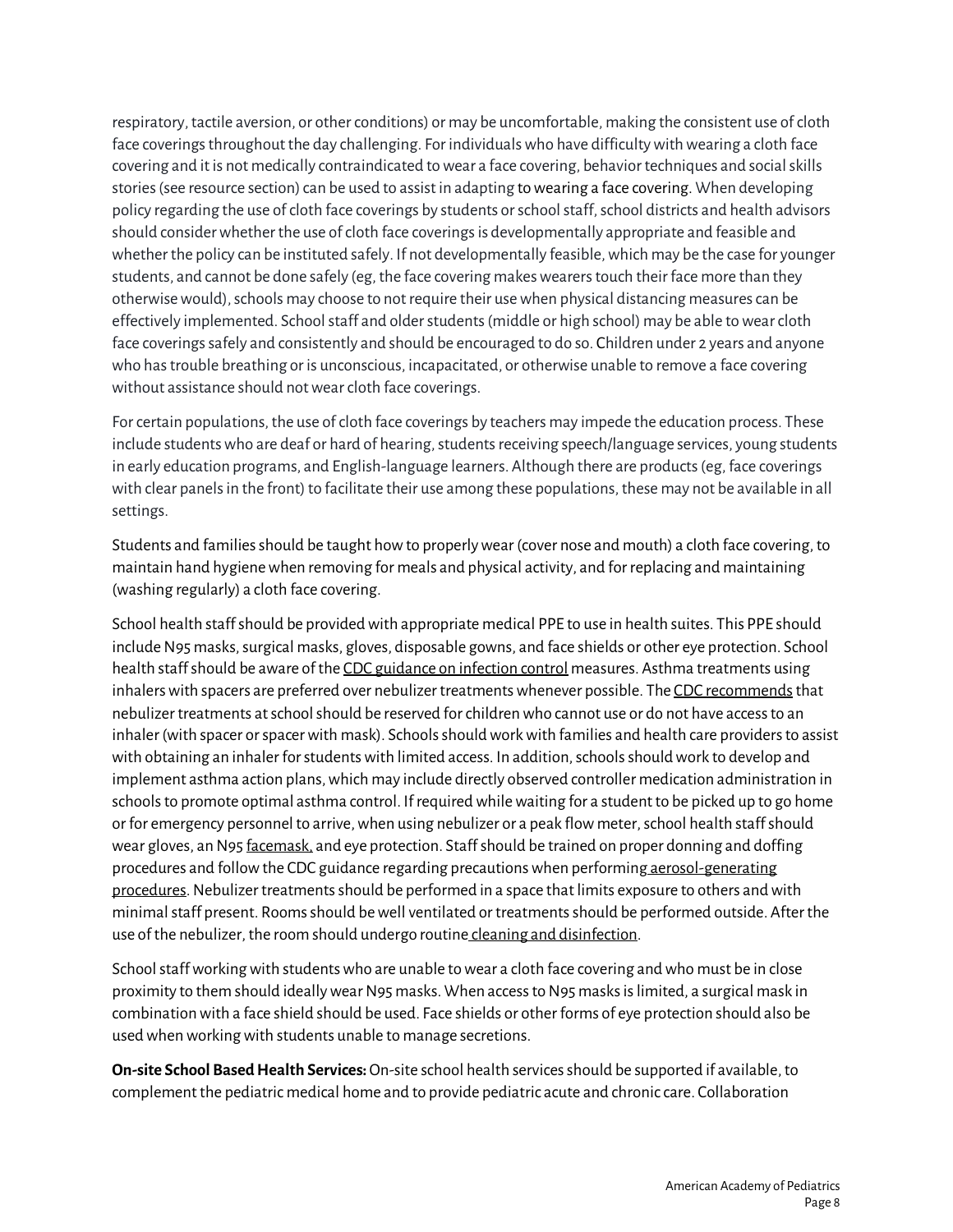with school nurses will be essential, and school districts should involve School Health Services staff early in the planning phase for reopening and consider collaborative strategies that address and prioritize immunizations and other needed health services for students, including behavioral health and reproductive health services.

**Education:** The impacts of lost instructional time and social emotional development on children and adolescents should be anticipated, and schools will need to be prepared to adjust curricula and instructional practices accordingly without the expectation that all lost academic progress can be caught up. Plans to make up for lost academic progress because ofschool closures and distress associated with the pandemic should be balanced by a recognition of the likely continued distress of educators and students that will persist when schools reopen. If the academic expectations are unrealistic, school will likely become a source of further distress for students (and educators) at a time when they need additional support. It is also critical to maintain a balanced curriculum with continued physical education and other learning experiences rather than an exclusive emphasis on core subject areas.

**Students With Disabilities:** The impact of loss of instructional time and related services, including mental health services as well as occupational, physical, and speech/language therapy during the period of school closures is significant for students with disabilities. Students with disabilities may also have more difficulty with the social and emotional aspects of transitioning out of and back into the school setting. As schools prepare for reopening, school personnel should develop a plan to ensure a review of each child and adolescent with an IEP to determine the needs for compensatory education to adjust for lost instructional time as well as other related services. In addition, schools can expect a backlog in evaluations; therefore, plans to prioritize those for new referrals as opposed to re-evaluations will be important. Many school districts require adequate instructional effort before determining eligibility for special education services. However, virtual instruction or lack of instruction should not be reasons to avoid starting services such as response-to-intervention (RTI) services, even if a final eligibility determination is postponed.

**Behavioral Health/Emotional Support for Children and Adolescents:** Schools should anticipate and be prepared to address a wide range of mental health needs of children and staff when schools reopen. Preparation fo[r infection control](https://www.cdc.gov/coronavirus/2019-ncov/hcp/infection-control-faq.html#asymptomatic) is vital and admittedly complex during an evolving pandemic. But the emotional impact of the pandemic, financial/employment concerns, social isolation, and growing concerns about systemic racial inequity — coupled with prolonged limited access to critical school-based mental health services and the support and assistance of school professionals — demands careful attention and planning as well. Schools should be prepared to adopt an approach for mental health support.

Schools should consider providing training to classroom teachers and other educators on how to talk to and support children during and after the COVID-19 pandemic. Students requiring mental health support should be referred to school mental health professionals.

Suicide is the second leading cause of death among adolescents or youth 10 to 24 years of age in the United States. In the event distance learning is needed, schools should develop mechanisms to evaluate youth remotely if concerns are voiced by educators or family members and should be establishing policies, including referral mechanisms for students believed to be in need of in-person evaluation, even before schools reopen.

School mental health professionals should be involved in shaping messages to students and families about the response to the pandemic. Fear-based messages widely used to encourage strict physical distancing may cause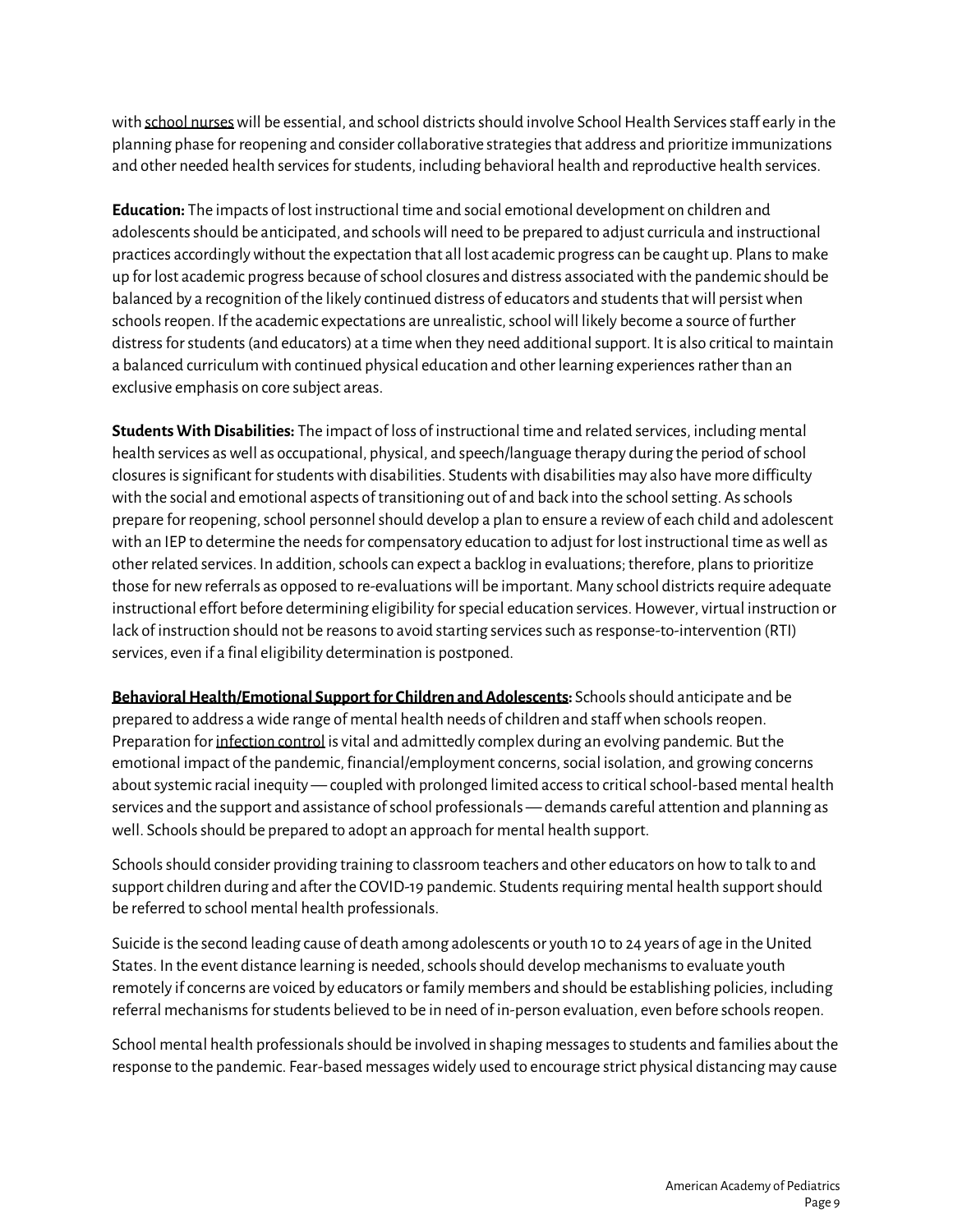problems when schools reopen, because the risk of exposure to COVID-19 may be mitigated but not eliminated.

When schools do reopen, plans should already be in place for outreach to students who do not return, given the high likelihood of separation anxiety and agoraphobia in students. Students may have difficulty with the social and emotional aspects of transitioning back into the school setting, especially given the unfamiliarity with the changed school environment and experience. Special considerations are warranted for students with pre-existing anxiety, depression, and other mental health conditions; children with a prior history of trauma or loss; and students in early education who may be particularly sensitive to disruptions in routine and caregivers. Students facing other challenges, such as poverty, food insecurity, and homelessness, and those subjected to ongoing racial inequities may benefit from additional support and assistance.

Schools need to incorporate academic accommodations and supports for all students who may still be having difficulty concentrating or learning new information because ofstress associated with the pandemic. It is important that schools do not anticipate or attempt to catch up for lost academic time through accelerating curriculum delivery at a time when students and educators may find it difficult to even return to baseline rates. These expectations should be communicated to educators, students, and family members so that school does not become a source of further distress.

# *Mental Health of Staff*

The personal impact on educators and other school staff should be recognized. In the same way that students are going to need support to effectively return to school and to be prepared to be ready to process the information they are being taught, teachers cannot be expected to be successful at teaching children without having their mental health needs supported. The strain on teachers this year as they have been asked to teach differently while they support their own needs and those of their families has been significant, and they will be bringing that stress back to school as schools reopen. Resources such as Employee Assistance Programs and other means to provide support and mental health services should be established prior to reopening. The individual needs and concerns of school professionals should be addressed with accommodations made as needed (eg, for a classroom educator who is pregnant, has a medical condition that confers a higher risk of serious illness with COVID-19, resides with a family member who is at higher risk, or has a mental health condition that compromises the ability to cope with the additional stress).

Although schools should be prepared to be agile to meet evolving needs and respond to increasing knowledge related to the pandemic and may need to institute partial or complete closures when the public health need requires, they should recognize that staff, students, and families will benefit from sufficient time to understand and adjust to changes in routine and practices. During a crisis, people benefit from clear and regular communication from a trusted source of information and the opportunity to dialogue about concerns and needs and feel they are able to contribute in some way to the decision-making process. Change is more difficult in the context of crisis and when predictability is already severely compromised.

**Food Insecurity:** In 2018, 11.8 million children and adolescents (1 in 7) in the United States lived in a foodinsecure household. The coronavirus pandemic has led to increased unemployment and poverty for America's families, which in turn will likely increase even further the number of families who experience food insecurity. School re-entry planning must consider the many children and adolescentswho experience food insecurity already (especially at-risk and low-income populations) and who will have limited access to routine meals through the school district if schools remain closed. The short- and long-termeffects of food insecurity in children and adolescents are profound. **Plans should be made prior to the start of the school year for how**